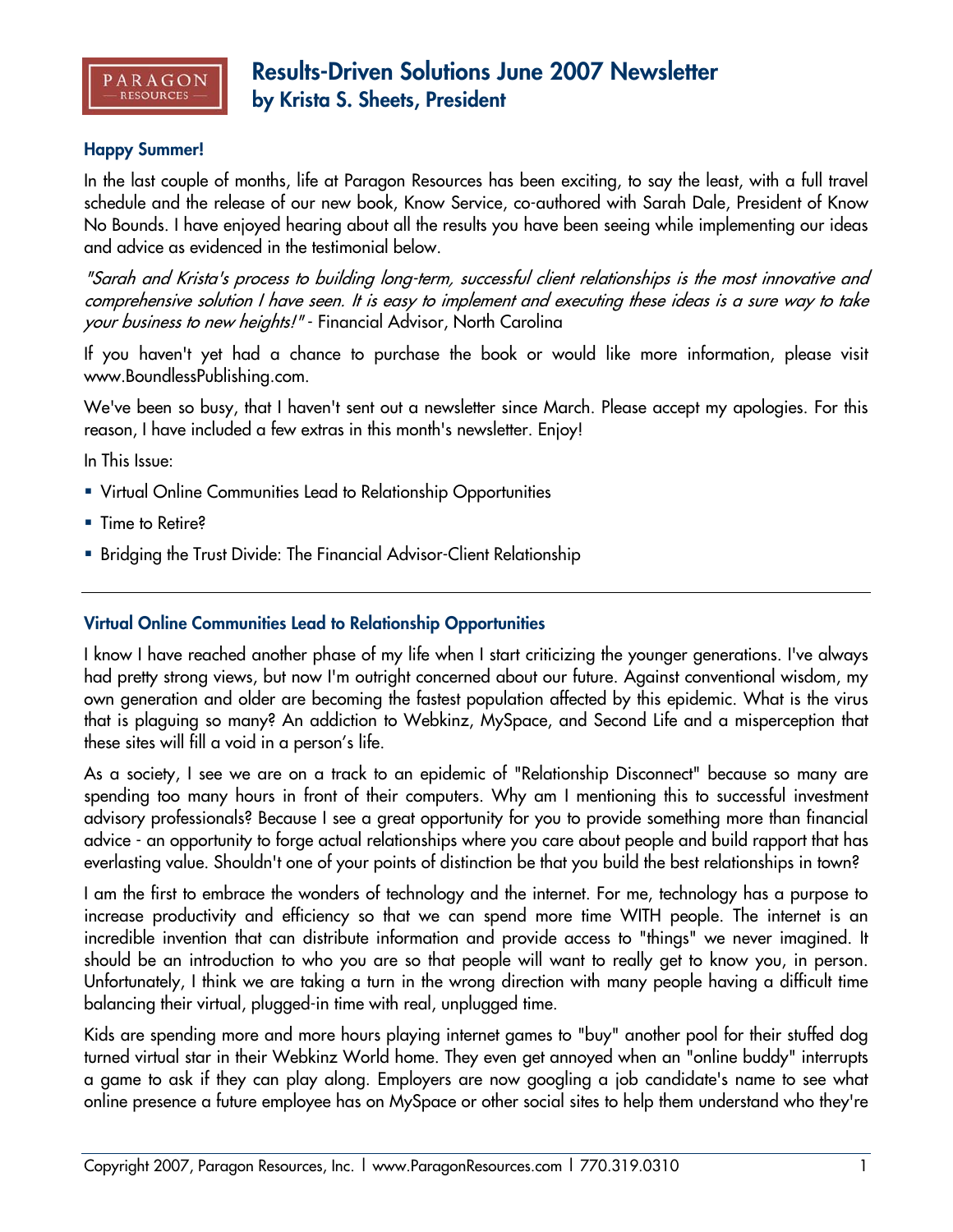

really hiring. As I write this newsletter, over 7 million "virtual lives" have been created on the Second Life website – a form of online escapism for people who enjoy living different personas. You can be anything you want to be on the site – younger, slimmer, or even part animal if that is your interest, and your entire digital world is in 3D. Yes, there's "real" money (Lindens) being made on Second Life and companies like Dell and Nike are developing their own islands to test their products. But, I ask, is this new economy stable and sustainable for the long haul? I'm betting the answer is an emphatic "no". People need real lives, not virtual ones. People need more face-to-face time, not more mouse clicks. The reason society is spending more and more time on the internet is because of an addiction to something that allows them to run away from their problems and reality. Eventually people will realize that these sites give them so little fulfillment. No digital device can replace the feeling of going out with a group of friends to talk about life or enjoying time with the real dog in your actual home.

If you want relationships and clients for life, you must actually be in their presence and be real with them. Part of your job as an investment professional is to be their reality check – letting them know that the path they are on will not lead to enough money for retirement, or that their investments at other firms did not earn as much as they should, or that they really shouldn't buy that third house on the lake. It's your job to have these kinds of conversations and many more during your "Truth Meetings." To take on this advisory responsibility, you need to stay in front of your clients. Replacing a client meeting with an emailed performance report can have a huge cost. How can you find out about what is really going on in your clients' lives without this conversation time? You are missing out on an opportunity to add value when you overuse technology. HNW clients stay with those advisors whom they trust (see link to the Wharton Special Report below) and trust can only be built by spending more time with your clients, not less. When asking your clients about their contact preferences, don't be afraid to tell people who prefer email correspondence that you insist on personal meetings and phone calls because it is how you do a better job for your clients. I bet they'll be surprised that you actually WANT to spend more time with them.

If you look at the online dating scene like Match.com, people don't marry someone based just on electronic chatting; they eventually meet with the intentions of building a real relationship. In some regards, isn't your relationship with your clients similar to a marriage? Don't you want them to be committed to you on a similar level? To develop loyal relationships, you have to meet people face-to-face and get to know them. I have to believe that the universe will take care of this virtual-reality imbalance that our society is creating. Will we turn into Jetson-like people relying on electronic devices and emoticons such as :( or :) to communicate our feelings to co-workers because we forgot how to interact with real people? With our business, focused on helping people better understand themselves and communicate with one another, currently at an all-time high, I have to believe old-fashioned, unplugged conversations will prevail. Use technology and the internet for what it was originally designed for – information gathering and increasing efficiencies. If you want to differentiate yourself and build lifelong successful client relationships, you must engage in personal face-toface relationship-building activities as often as possible. Show a sincere interest in your clients' lives and they will be interested in continuing to do business with you. :-)

The Managing For Success Assessments that we use with all of our clients are invaluable tools to understanding how to effectively communicate with others. In addition, our Know Service book provides a 5 step process to developing a service menu to help take your client relationships to the next level. It is a complete "how-to" manual for designing the proper internal systems so that you can spend more face-to-face time with your clients. For more details, please visit our website at www.ParagonResources.com.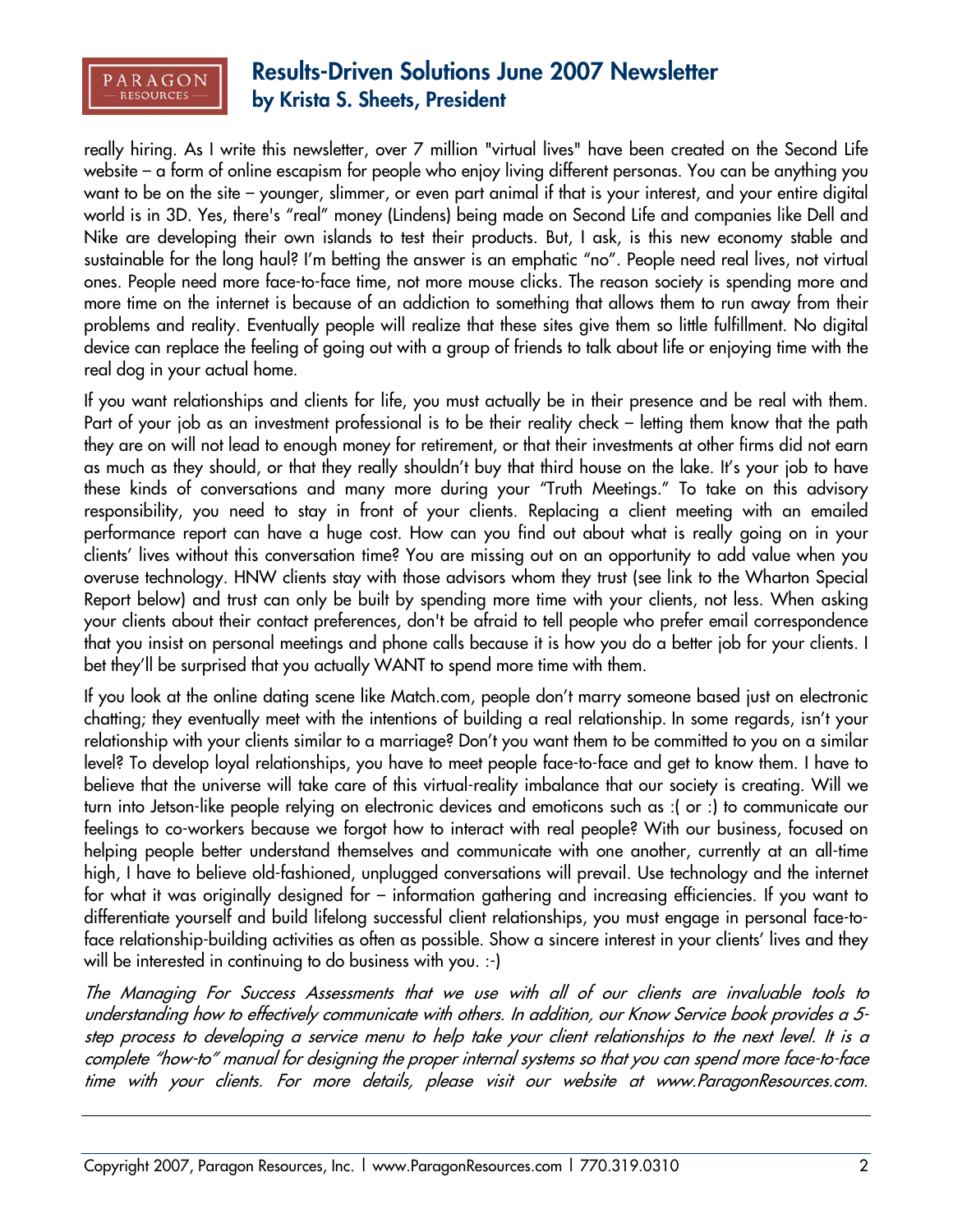

For added value in this month's newsletter, we have asked a respected professional, friend, and strategic partner to Paragon to contribute his thoughts on retirement for the investment advisory professional. We know this is of growing interest to the industry, because we hear your concerns during consulting and training sessions. We see the topic of succession planning on the agendas of conferences and hear of more and more family members joining practices. We hope this piece provides you with some insight to use in your own business today or in the future.

### **Time to Retire? By Hardy Hasenfuss**

Have you been debating with yourself for a while over questions like: When should I retire? When is the right time for me to step down and turn the business over to the younger team?

These are the wrong questions! You should be addressing these issues instead:

- 1. Am I still having fun at *work*, AND am I enjoying *life* to the fullest?
- 2. Can I have *both*?
- 3. Can I have *more* of both?

Chances are that as your career progresses, you could be becoming bored with the technical side of the business or the management and operations aspects of it. With this disinterest, I bet you still love serving and advising your best life-long clients and their families. They respect you, they appreciate you, and over the years they have turned into your best friends. You know you contribute a great deal to their success and happiness. Why would you leave your best friends and turn them over to some junior who has no relationship with them? You don't have to.

## So What's the Solution?

First, take a good look at your practice. Do you have the best talent in place to run the day-to-day operations, while maintaining outstanding and flawless client service and relationship management? If not, resolve immediately to put the right team in place. It's time to develop your people to continue the legacy of your business and take care of your clients' needs. As the leader of a team it is important to groom your people to take over many of the core functions of your business (especially those areas that you no longer enjoy!) You have a responsibility to your clients to develop an environment that will lead to a smooth and stress-free transition when you do decide to retire. They want to know that you are putting a plan together to keep their goals and objectives on track. It may also be a time to completely transition segments of your book to other associates so that you are freed up to do what you want. When asked, most advisors would like to continue their careers into their golden years if they could just focus their efforts on the areas they love and have the flexibility to spend time elsewhere. This leads to the other half of this solution – What do you truly value in your life?

Take a thorough inventory of your current life and contemplate what your ideal life would look like in the next 5, 10, or 30 years. To do so, develop answers to the following questions:

1. Do I have and take time for fun and hobbies? Which ones would I want to devote *more* time to? Would I play more golf or tennis? Which new ones would I want to develop (ones that I have always dreamed about, but never took the time for)?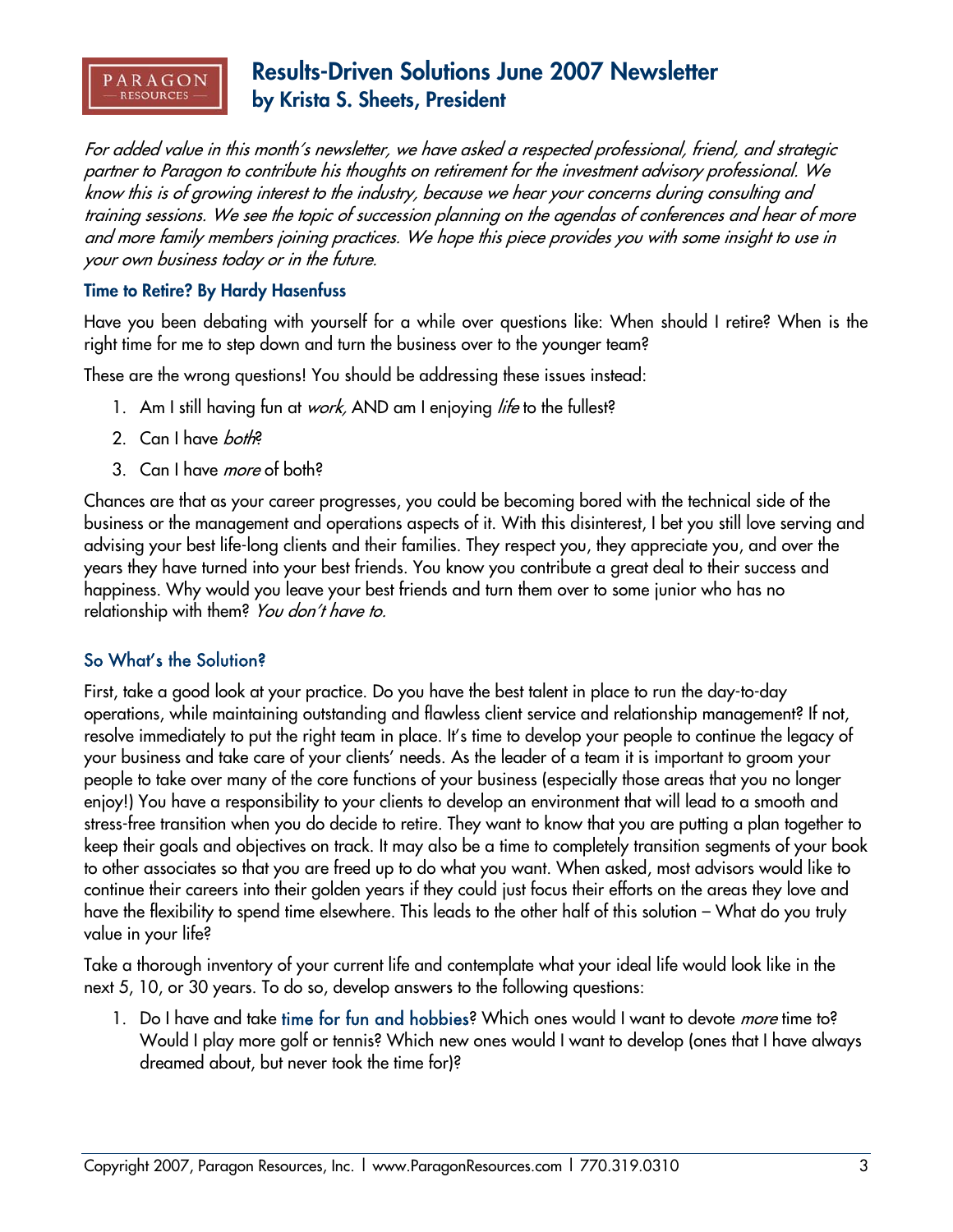

- 2. Do I currently travel for pleasure and take restful vacations that truly re-charge me? Do I long to do more of this but do not feel like I have the time?
- 3. Am I pro-active about my health and wellness? Do I engage in appropriate healthy practices? Could I do more? Learn more? Devote more time and attention to taking care of myself? Practice more discipline?
- 4. Am I giving enough time and paying enough attention to my relationships, especially the closest ones with family and friends?
- 5. Am I engaging my mind and my spirit with activities that promote self-discovery, personal transformation, learning, and personal growth? Which areas would I explore more?
- 6. Do I take time for service to others, the community, and the World, and go beyond those activities which serve to promote and grow the business? Do I work for and give my time/talent/finances to causes that are important to me and that I feel passionate about? Would I like to give more of "selfless" service if I had the time? What kind service would I give?
- 7. Do I feel my *life* has meaning? Am I on target with my life? Is most of my life's meaning tied to my job, or am I part of a bigger picture? Am I concerned that my life will have less meaning when I work less? What will replace the meaning derived from work?
- 8. Is there balance? Do I have balance between my work and my life? Do I have balance between the various components within my Life? During much of our career, most of us do not have the luxury of life balance. It is time to change that, and the time is NOW. The more we postpone this task, the harder it will become to learn and to change our habits and patterns.

Is it also time for you to take on a new role of teacher or mentor? Have you considered how important this role is, and how much you could contribute to the growth and development of the next generation? Consider the history you have accumulated and the wisdom you have gained in your business, in your industry, and in your life. Think about the perspective you have on business cycles and life cycles, and the vast accumulation of valuable lessons you have learned from your own mistakes and those of others. No price tag would be high enough to put on this wisdom. Would you want to let this all go to waste?

## It's Your Choice

You can keep working, doing the same thing you've been doing for many years. Then one day, when you've had enough, you *retire*. You stop work all at once. You say "Good-Bye." You look toward winding down your activities, your energy, your relationships, your health, and your enjoyment of life.

## Or ….

You plan for a transition toward new opportunities, explore options for unfolding a new, vital third stage of your life. You decide how long the transition stage will be. You have the free choice to make the transition as long and as gradual as you wish. But you must decide proactively when and how you want to begin. Life Planning is not all that different from Financial Planning; you must put focus and attention into each of them.

There are many valuable resources available to assist you such as books, seminars, classes, and life planners. The author of this article, Hardy Hasenfuss, is one such professional life planner. He is a Certified